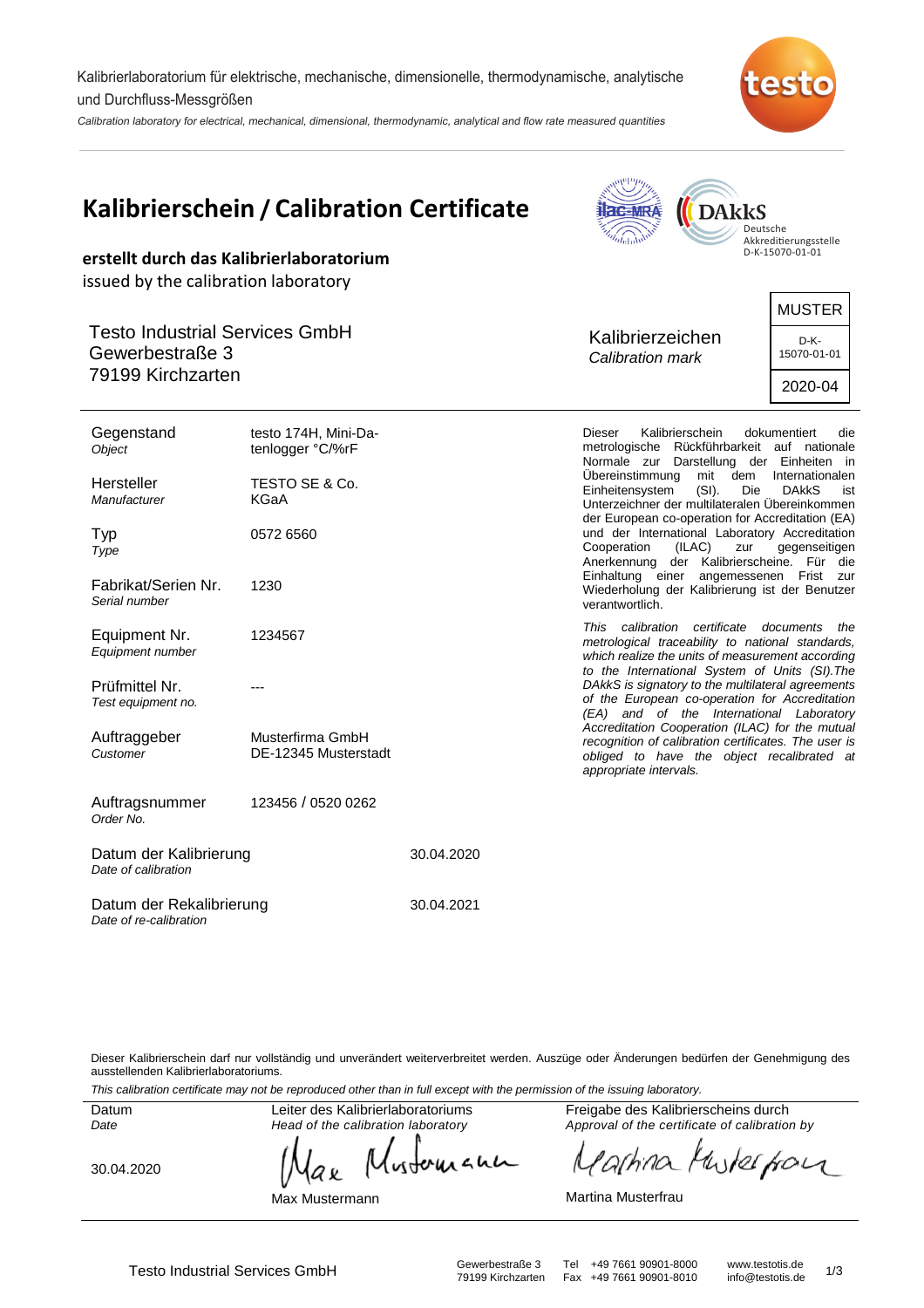MUSTER

D-K-15070-01-01 2020-04

### Kalibrierschein vom calibration certificate dated 30.04.2020

### **Kalibriergegenstand** Calibration object

| Gegenstand<br>Object          | testo 174H, Mini-Datenlogger °C/%rF      |  |
|-------------------------------|------------------------------------------|--|
| Inventar Nr.<br>Inventory no. | ---                                      |  |
| Standort<br>Location          | RBLG/LOG DAILY MANAGEMENT<br><b>BOAR</b> |  |

## **Kalibrierverfahren** Calibration procedure

Direkter Vergleich des Prüflings mit den entsprechenden Temperaturreferenzwerten im Temperaturschrank. Direct comparison of the object being tested with the corresponding temperature reference value.

#### **Messbedingungen** Measuring conditions

Der Messkopf des Prüflings befand sich während der Prüfung innerhalb einer temperierten Messkammer. Nach Ablauf einer dem Prüfling angemessenen Angleichszeit wurden 10 Messungen im Abstand von jeweils 1 Minute durchgeführt. Die Anzeige des Prüflings wurde aus dem Mittelwert dieser 10 Messungen bestimmt.

During the test, the measuring head of the sample was in a temperature chamber. After reaching the response time 10 seperate measurements have been carried out in 1 minutes intervals. The sample's indication has been determined out of the average of these 10 measurements.

### **Umgebungsbedingungen** Ambient conditions

Alle Messungen wurden im temperierten Labor durchgeführt.

All of the measurement were carried out in a tempered laboratory.

Temperatur Temperature (20...26) °C Feuchte Humidity (20...70)% rF % RH

## **Messeinrichtungen** Measuring equipment

| Referenz                                  | Rückführung         | Rekal.       | Zertifikat-Nr.  | Eq.-Nr.                            |
|-------------------------------------------|---------------------|--------------|-----------------|------------------------------------|
| Reference                                 | raceability         | Next<br>cal. | Certificate-no. | $\overline{\phantom{a}}$<br>$-no.$ |
| testo 950 mit Fühler testo 950 with probe | 15070-01-01 2019-09 | 2020-09      | T123003         | 10962573                           |

Referenzzertifikate sind auf www.primasonline.com abrufbar Reference certificates are available at www.primasonline.com



79199 Kirchzarten Fax +49 7661 90901-8010